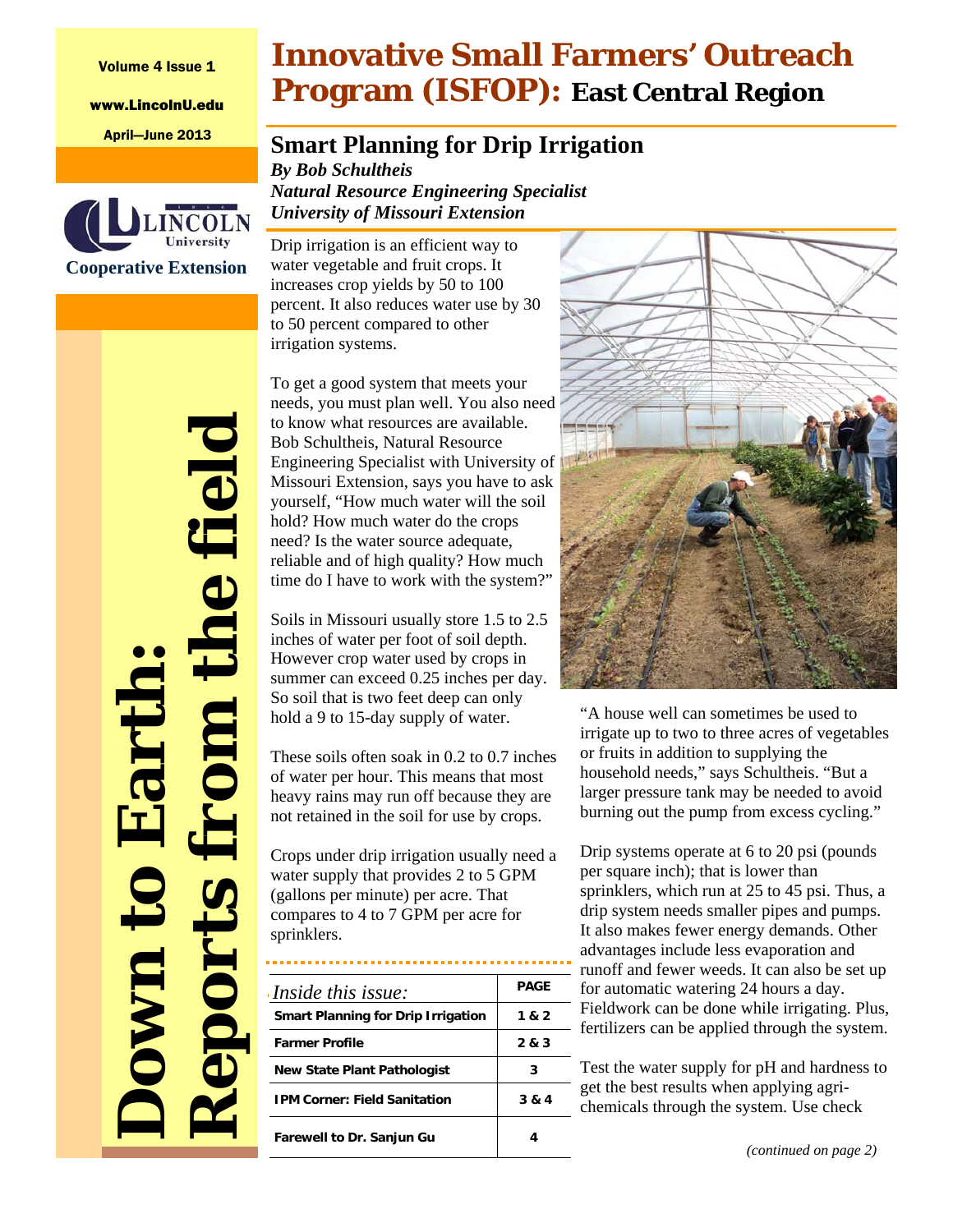## **Drip Irrigation...***(continued from page 1)*



valves to prevent back suction of fertilizers and pesticides into the water supply.

A good filter with a 150 to 200 mesh screen is critical to prevent clogging of the water emitters; these dispense water at 0.5 to 2 gallons per hour. A well is a better water source than a stream or pond because filtering costs less. Also, a well is less likely to run dry in hot weather.

For proper system design, accurate measurements are needed. You will need the dimensions and elevations of the field; you will also need the distance to water and power sources.

You must consider the crops to be grown, row and plant spacing, and hours of operation.

"There is a bit of a 'learning curve' to running a drip system profitably and efficiently," Schultheis says. "Most producers find that it takes one to three years of in-season experience to learn their system and the irrigation management strategies it requires." For more information about drip irrigation and a list of equipment suppliers contact Bob Schultheis at (417) 859-2044 in Marshfield, Missouri or go online to extension.missouri.edu/webster/irrigati on.

## **Farmer Profile: Paula Dace** *By Janet Hurst*

"Use it up, wear it out; make it do, or do without" is an old adage that comes to mind when visiting with Paula Dace. A small farmer from St. Clair, Missouri, Paula is finding great satisfaction own children. To have that dream in retirement. For over 30 years, Paula was a rural mail carrier for the US Post Office. She retired three years ago and has been busy ever since.

Paula and her partner, John Krygiel, raise bees, rabbits and chickens. Last year they installed a high tunnel, which has opened up a whole new world for them. "It is incredible to go out to the tunnel in January and have fresh vegetables," says Paula. She is quick to add that high tunnel growing takes time and experience. "I'm really just getting started with the tunnel. There is a lot to learn."

Paula learned her sense of frugality as the youngest of 13 children. She grew up just three miles from her current location. "I grew up on a small farm, and my mother made the most of eve-

rything we had. We always had a garden, a creek to play in and chores to do each day. When I had a family, I wanted to have those things for my come true and to be able to live in this place has been such a blessing," Paula said.

As Paula raised her children, Dr. Jenni-

fer Davis and Mr. Josh Dace, the values learned on the farm were again passed down. Paula feels that "raising bucket calves, showing horses and caring for the animals instilled a sense of responsibility in my children." Now, the third generation is working with their grandmother in the gardens and at the Route 66 *(continued on page 3)* 



*Paula with a loyal Route 66 Farmer's Market customer, Teg Stokes.*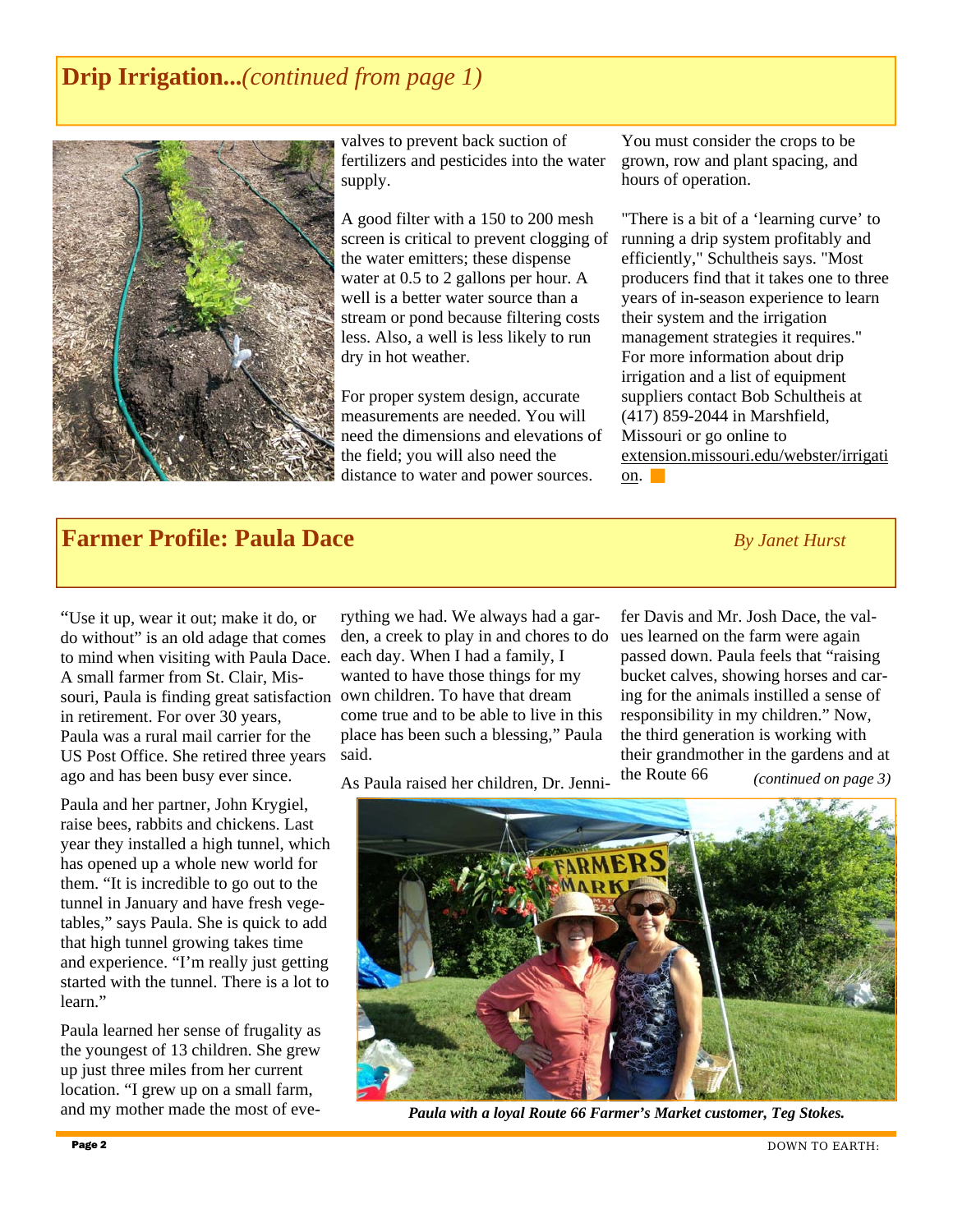## **In the Spotlight: Dr. Zelalem Mersha New LUCE and State Extension Plant Pathologist**

At Lincoln University Cooperative Extension (LUCE), scientists work as a team to deal with problems with vegetable and small fruit production in Missouri. It is my great pleasure to join that team.

My name is Zelalem Mersha. I am a state extension specialist in plant pathology (disease). I was born and raised in a farming family in Ethiopia, so I have been close to agriculture all my life. I was always excited to come home during summer breaks as a senior high student. I would then work with my dad who was a tractor operator on a state-owned farm.

I also helped care for our home garden. It was a demonstration garden for our community. I was moved by the gratitude expressed by the members of the community as they visited and tasted the fruits and vegetables. I knew then that I wanted to share agricultural knowledge with farmers and the general public.

My graduate and postgraduate studies taught me the width and breadth of disease management of vegetables and small fruits. I have worked in Africa, Asia, Europe and North America. In September 2008, I began working with extension and research in Florida. There I mainly focused on vegetable disease management. I worked with tomatoes, beans, basil,

pepper, eggplant, okra, squash, beans, cucumber, and more.

As the newest member of the LUCE team, I look forward to meeting with all vegetable and small fruit farmers to assist you with crop disease problems.

My office is located on the Lincoln University campus at 214 Allen Hall, 900 Chestnut St., Jefferson City, Missouri 65101. You can reach me via email at MershaZ@LincolnU.edu or call me at (573) 681-5634.



*Dr. Zelalem Mersha* 

#### **Farmer Profile…***(continued from page 2)*

Farmer's Market in St. Clair, where Paula serves as the Market Manager. Paula states, "To see the cycle repeat and my grandchildren take an interest in the farm is very rewarding. They have a deeper understanding of where their food actually comes from and what goes into raising it."

Paula is a constant at the market each Saturday in St. Clair. She is creative and innovative in her marketing, often decorating her table with fresh flowers to create a welcoming environment for her customers. She raises everything from lettuce to tomatoes and turnips, offering an array of produce each week. She is an avid knitter, seamstress and craftsperson and features handmade items for sale at the market.

A strong advocate for her hometown, Paula is also active in the community and serves as the president of the Phoebe Epperson Hearst Historical Society.

## **IPM Corner: Using IPM in Urban Farms and Community Gardens**

#### *By Dr. Jaime Piñero, Integrated Pest Management Specialist*

Integrated Pest Management (IPM) is a complete and environmentally friendly approach to solving pest problems. It relies on a combination of common sense preventive practices. Examples include the use of resistant varieties, plus cultural practices such as sanitation and crop rotation. It also includes the use of trap crops (explained below) and the creation of habitat for pollinators and natural enemies (e.g., parasitic wasps and predatory insects). Pest monitoring/scouting is a critical part of an IPM program. If needed, treatments are made using least-risk options. These target the pest without harming beneficial insects and the environment.

#### **Top ten IPM tips for effective insect and disease management in vegetables:**

**Prepare the soil.** Give plants a head start on pest problems by choosing the proper site, testing the soil and rotating crops. Create raised beds, if needed. Also, provide the right amount of organic matter.

**Planting.** Select varieties that are resistant to disease. Use transplants that are disease-free. Plant closely related vegetables in separate areas of the garden.

**Use good fertilization and irrigation pro-**

**grams.** Healthy, fertile soils will produce more vigorous, healthy plants. These plants are more able to withstand harm caused by arthropods (insects, spiders, etc.) and diseases. When possible, avoid overhead irrigation; this will minimize long leaf wetness periods. Space plants to provide enough air movement to quickly dry



foliage, flowers and fruit.

**Maintain good weed control.** This reduces competition for nutrients. It makes scouting easier. It also makes it harder for pests to find places to live. In particular, it will make it harder for those that carry pathogens (causes of disease). The use of organic mulches is an ideal anti-weed treatment. As they decompose, nutri-*(continued on page 4)* 

ents are released. They also increase the presence of predatory beetles and spiders.

**Maintain good sanitation.** Remove and destroy diseased plant material; remove plant refuse soon after harvest. Also, disinfect garden tools and shears.

**Identify the pest.** In the case of insects, know that not every insect on a crop is a pest. Do not kill a useful insect!

**Use trap cropping.** Trap crops are planted next to a higher value crop. In this way, they attract pests as a food source or a place to lay eggs. This prevents or makes it less likely that pests will reach the cash crop. Insects collected in or on trap crops can be more easily attacked by natural enemies. They can also be killed by insecticides or by other physical means. Blue Hubbard squash is an excellent trap crop because it is very attractive to cucumber beetles and squash bugs. Also, it is not susceptible to bacterial wilt, a disease spread by cucumber beetles. For a garden having just a few zucchinis, cucumbers, etc., only 2-3 Blue Hubbard squash plants might be needed. Once the insect pests are lured to those plants, they can be killed. For bigger plots (greater than one-half